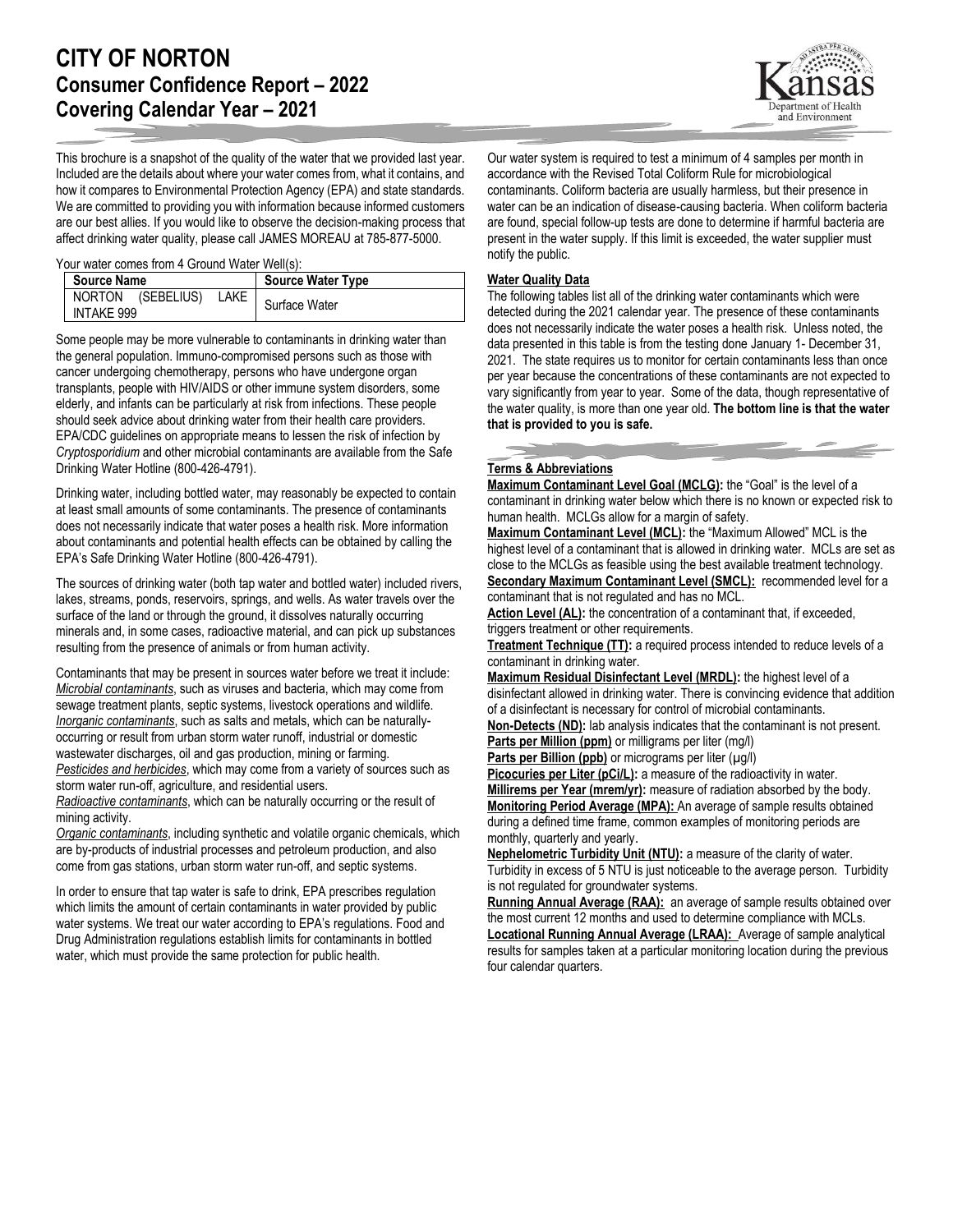## **Testing Results for: CITY OF NORTON**

| <b>Regulated Contaminants</b> | <b>Collection</b><br>Date | Highest<br>Value | Range<br>(low/high) | Unit | MCL | <b>MCLG</b> | <b>Typical Source</b>                                                                              |  |
|-------------------------------|---------------------------|------------------|---------------------|------|-----|-------------|----------------------------------------------------------------------------------------------------|--|
| ANTIMONY, TOTAL               | 5/4/2021                  |                  |                     | ppb  | 6   | 6           | refineries:<br>Discharge<br>petroleum<br>fire<br>from<br>retardants; ceramics; electronics; solder |  |
| <b>ARSENIC</b>                | 5/4/2021                  | 4.8              | 4.8                 | ppb  | 10  | 0           | Erosion of natural deposits                                                                        |  |
| <b>ATRAZINE</b>               | 5/17/2021                 | 0.77             | $0.44 - 0.77$       | ppb  | 3   | 3           | Runoff from herbicide used on row crops                                                            |  |
| <b>BARIUM</b>                 | 5/4/2021                  | 0.16             | 0.16                | ppm  | ∩   | 2           | Discharge from metal refineries                                                                    |  |
| <b>CHROMIUM</b>               | 5/4/2021                  | 1.4              | 1.4                 | ppb  | 100 | 100         | Discharge from steel and pulp mills                                                                |  |
| <b>FLUORIDE</b>               | 5/4/2021                  | 0.35             | 0.35                | ppm  | 4   | 4           | Natural deposits; Water additive which promotes<br>strong teeth.                                   |  |
| <b>NITRATE</b>                | 5/4/2021                  | 2.7              | $2.6 - 2.7$         | ppm  | 10  | 10          | Runoff from fertilizer use                                                                         |  |
| <b>SELENIUM</b>               | 5/4/2021                  | 12               | 12                  | ppb  | 50  | 50          | Erosion of natural deposits                                                                        |  |

| <b>Disinfection Byproducts</b>   | <b>Monitoring</b><br>Period | Highest<br><b>RAA</b> | Range<br>(low/high) | Unit | MCL | <b>MCLG</b> | Tvpical Source                            |
|----------------------------------|-----------------------------|-----------------------|---------------------|------|-----|-------------|-------------------------------------------|
| TOTAL HALOACETIC ACIDS<br>(HAA5) | 2021                        | 36                    | $29 - 36$           | ppb  | 60  |             | By-product of drinking water disinfection |
| TTHM                             | 2021                        | 55                    | $-64$<br>47         | ppb  | 80  |             | By-product of drinking water chlorination |

| <b>Lead and Copper</b> | <b>Monitoring Period</b> | 90 <sup>th</sup><br><b>Percentile</b> | Range<br>(low/high) | Unit | AL | <b>Sites</b><br>Over AL | Tvpical Source                  |
|------------------------|--------------------------|---------------------------------------|---------------------|------|----|-------------------------|---------------------------------|
| . FREE<br>COPPER.      | 2019 - 2021              | q<br>. . ب                            | 0.047               | ppm  | ں. |                         | Corrosion of household plumbing |
| LEAD                   | 2019 - 2021              | <u>.</u>                              | ı - д               | ppb  |    |                         | Corrosion of household plumbing |

If present, elevated levels of lead can cause serious health problems, especially for pregnant women and young children. Lead in drinking water is primarily from materials and components associated with service lines and home plumbing. Your water system is responsible for providing high quality drinking water but cannot control the variety of materials used in plumbing components. When your water has been sitting for several hours, you can minimize the potential for lead exposure by flushing your tap for 30 seconds to 2 minutes before using water for drinking or cooking. If you are concerned about lead in your water, you may wish to have your water tested. Information on lead in drinking water, testing methods, and steps you can take to minimize exposure is available from the Safe Drinking Water Hotline or a[t http://www.epa.gov/safewater/lead.](http://www.epa.gov/safewater/lead)

| <b>Chlorine/Chloramines</b><br>Maximum<br>ו Disinfection Level | MPA    | <b>MPA</b><br>∖ Units | <b>RAA</b> | Units<br>RAA |
|----------------------------------------------------------------|--------|-----------------------|------------|--------------|
| 202'<br>nnn.<br>ZUZ                                            | 3.0000 | MG/L                  | $\sim$     | MG/L         |

| <b>Total Organic Carbon</b><br><b>Lowest Month for Removal</b> | <b>Number of Samples</b>     | <b>Actual Removal Ratio</b> | <b>Required Removal Ratio</b> | <b>Lowest Monthly Removal Ratio</b> |
|----------------------------------------------------------------|------------------------------|-----------------------------|-------------------------------|-------------------------------------|
| - 6/30/2021<br>6/1/2021                                        | $\overline{A}$<br>. <u>.</u> | . .38                       | .0 RATIO                      | 0.91                                |

| Secondary Contaminants - Non-Health Based Contaminants<br>- No Federal Maximum Contaminant Level (MCL)<br>Established. | <b>Collection Date</b> | <b>Highest Value</b> | Range<br>(low/high) | Unit      | <b>SMCL</b> |
|------------------------------------------------------------------------------------------------------------------------|------------------------|----------------------|---------------------|-----------|-------------|
| ALKALINITY, TOTAL                                                                                                      | 5/4/2021               | 270                  | 240 - 270           | MG/L      | 300         |
| <b>CALCIUM</b>                                                                                                         | 5/4/2021               | 110                  | 97 - 110            | MG/L      | 200         |
| <b>CHLORIDE</b>                                                                                                        | 5/4/2021               | 97                   | 97                  | MG/L      | 250         |
| CONDUCTIVITY @ 25 C UMHOS/CM                                                                                           | 5/4/2021               | 970                  | 890 - 970           | UMHO/CM   | 1500        |
| <b>CORROSIVITY</b>                                                                                                     | 5/4/2020               | 0.37                 | 0.37                | LANG      | 0           |
| HARDNESS, TOTAL (AS CACO3)                                                                                             | 5/4/2021               | 410                  | 410                 | MG/L      | 400         |
| <b>MAGNESIUM</b>                                                                                                       | 5/4/2021               | 30                   | 30                  | MG/L      | 150         |
| <b>MANGANESE</b>                                                                                                       | 5/4/2021               | 0.0015               | 0.0015              | MG/L      | 0.05        |
| <b>NICKEL</b>                                                                                                          | 5/4/2021               | 0.0065               | 0.0065              | MG/L      | 0.1         |
| PH                                                                                                                     | 11/29/2021             | 7.7                  | $7.5 - 7.7$         | <b>PH</b> | 8.5         |
| PHOSPHORUS, TOTAL                                                                                                      | 5/4/2021               | 0.024                | 0.024               | MG/L      | 5           |
| <b>POTASSIUM</b>                                                                                                       | 5/4/2021               | 22                   | 22                  | MG/L      | 100         |
| <b>SILICA</b>                                                                                                          | 5/4/2021               | 21                   | $16 - 21$           | MG/L      | 50          |
| <b>SODIUM</b>                                                                                                          | 5/4/2021               | 46                   | 46                  | MG/L      | 100         |
| <b>SULFATE</b>                                                                                                         | 5/4/2021               | 96                   | 96                  | MG/L      | 250         |
| TDS                                                                                                                    | 5/4/2021               | 600                  | 600                 | MG/L      | 500         |
| <b>ZINC</b>                                                                                                            | 5/4/2021               | 0.006                | 0.006               | MG/L      | 5           |

**Please Note: Because of sampling schedules, results may be older than 1 year**.

During the 2021 calendar year, we had the below noted violation(s) of drinking water regulations.